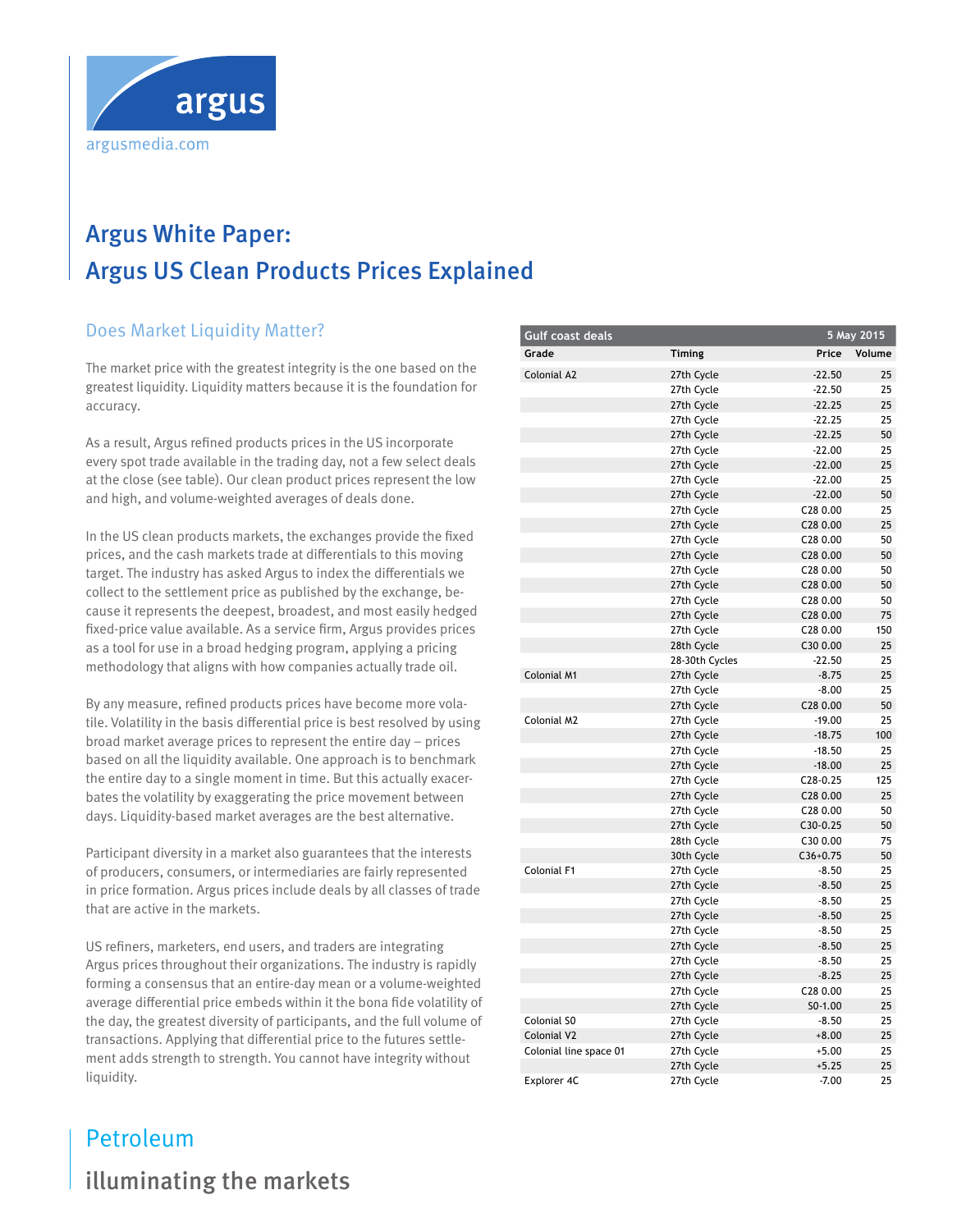## Argus White Paper

## Argus Captures the Entire Day

The US clean products market is a rateable market, based on The 05 clean products market is a rateable market, based on<br>constant pipeline flows and all-day refining operations. The spot markets reflect this physical reality by trading throughout the business day. For refined products in the US, Argus publishes the low and the high of deals done. Argus also provides volumeweighted averages of deals done in the actively traded Colonial USG for most of the day, without attracting demand. This kept pipeline spot market for gasoline, diesel, heating oil and jet fuel (see box on p3).  $p_{\text{r}}$  remains the maintenance of  $p_{\text{r}}$  and  $p_{\text{r}}$  and  $p_{\text{r}}$  are  $p_{\text{r}}$ 

Argus values transparency, so we publish the price and volume of **assessment rationale** every deal we discover through the entire trading day (see tables on p1 and p3). This allows you to cross check the deals against the prices. And Argus is committed to verifying deal prices, counterparties and volumes. session. The matrix  $\mathcal{L}$  matrix  $\mathcal{L}$  assessed between June Nymex ULSD.

Not all markets trade actively, so in these markets Argus publishes an intelligent range of trade. In less active markets, Argus looks to assess the range within which product could have traded, based on bids and offers throughout the day, movements in similar and the unit of the US at the US, we come the US. The US Atlantic control of the US Atlantic participants. point point with market participants.

## The Market-on-Close

In contrast, the competing methodology assesses clean product prices based exclusively on deals done in a narrow window ending at 3:15pm EST. This market-on-close (MOC) methodology marks the value at the moment it is assessed, but reflects only a small subset of the day's activity. The industry trades far less in the MOC  $m$  window than throughout the entire day.  $\alpha$ <sub>d</sub>  $\alpha$  and  $\alpha$  and  $\alpha$  use  $\alpha$ <sub>y</sub>.

Trades in the window are only done to hedge exposure to the index or to set the value of index-linked business. Trades done throughout the day are transacted to manage the legitimate physical forces of supply and demand. about an unit was assessed by the market was assessed by the Nymex ULSD.

The resulting window price deviates significantly from the mean and the weighted average of deals done for the entire day. This divergence has opened up new risks for the industry, risks that many are either unwilling or unequipped to hedge. to set the midpoint price as the forward curve is flat.

Further compounding this risk, the MOC differentials are applied not to the Nymex settlement price but to an assessment of futures value at 3:15. After-hours futures trading can never match the liquidity and usefulness of the Nymex settlement. Financial crude and products markets remain inextricably bound together at the manner of 2006. 2:30 settlement. Refiners using the competing index can no longer use the Nymex TAS mechanism as a means of hedging index exposure. The long-term solution to this hedging problem is to use Argus pricing for clean products.

| <b>Gulf coast deals</b> |                 | 5 May 2015 |        |
|-------------------------|-----------------|------------|--------|
| Grade                   | <b>Timing</b>   | Price      | Volume |
| Colonial 77             | 25th Cycle      | $-19.25$   | 25     |
|                         | 25th Cycle      | $-19.25$   | 25     |
|                         | 25th Cycle      | $-19.00$   | 50     |
|                         | 25th Cycle      | $-18.75$   | 25     |
|                         | 25th Cycle      | $-17.50$   | 25     |
|                         | 25th Cycle      | $C26+0.25$ | 25     |
| Colonial 62             | 25th Cycle      | $-4.00$    | 25     |
|                         | 25th Cycle      | $-4.00$    | 25     |
|                         | 25th Cycle      | $-4.00$    | 25     |
|                         | 25th Cycle      | $-3.95$    | 25     |
|                         | 25th Cycle      | $-3.85$    | 25     |
|                         | 25th Cycle      | $-3.85$    | 25     |
|                         | 25th Cycle      | $-3.85$    | 25     |
|                         | 25th Cycle      | $-3.80$    | 25     |
|                         | 25th Cycle      | $-3.80$    | 25     |
|                         | 25th Cycle      | $-3.75$    | 25     |
|                         | 25th Cycle      | $-3.75$    | 25     |
|                         | 25th Cycle      | $-3.70$    | 25     |
|                         | 25th Cycle      | $-3.70$    | 25     |
|                         | 25th Cycle      | $-3.70$    | 25     |
|                         | 25th Cycle      | $-3.70$    | 25     |
|                         | 25th Cycle      | $-3.70$    | 25     |
|                         | 25th Cycle      | $-3.65$    | 25     |
|                         | 25th Cycle      | $-3.50$    | 25     |
|                         | 25th Cycle      | $-3.50$    | 25     |
|                         | 25th Cycle      | $-3.50$    | 50     |
|                         | 25th Cycle      | $C26+0.35$ | 25     |
|                         | 25th Cycle      | $C26+0.50$ | 25     |
|                         | 25th Cycle      | $C26+0.50$ | 25     |
|                         | 25th Cycle      | $C26+0.50$ | 25     |
|                         | 25th Cycle      | $C26+0.60$ | 25     |
| Colonial 54             | 25th Cycle      | $-11.25$   | 25     |
|                         | 25th Cycle      | $-11.25$   | 25     |
|                         | 25th Cycle      | $-11.25$   | 25     |
|                         | 25th Cycle      | $-11.00$   | 25     |
|                         | 25th Cycle      | $-11.00$   | 25     |
|                         | 25th Cycle      | $-11.00$   | 25     |
|                         | 25th Cycle      | $-11.00$   | 25     |
|                         | 25th Cycle      | $-10.75$   | 25     |
|                         | 25th Cycle      | $-10.75$   | 25     |
|                         | 25th Cycle      | $-10.50$   | 25     |
|                         | 25th Cycle      | $-10.25$   | 25     |
|                         | 25th Cycle      | $-10.00$   | 25     |
|                         | 25th Cycle      | $-10.00$   | 25     |
|                         | 25th Cycle      | C26 0.00   | 25     |
|                         | 25th Cycle      | $C26+0.25$ | 25     |
|                         | 25th Cycle      | $C26+0.25$ | 25     |
|                         | 25th Cycle      | $C26+0.25$ | 25     |
|                         | 25th Cycle      | $C26+0.25$ | 25     |
| Line 2 space            | C <sub>25</sub> | $-0.50$    | 25     |

#### **COLONIAL DISTILLATE SPOT MARKET VOLUME (BARRELS PER DAY AVERAGE)**

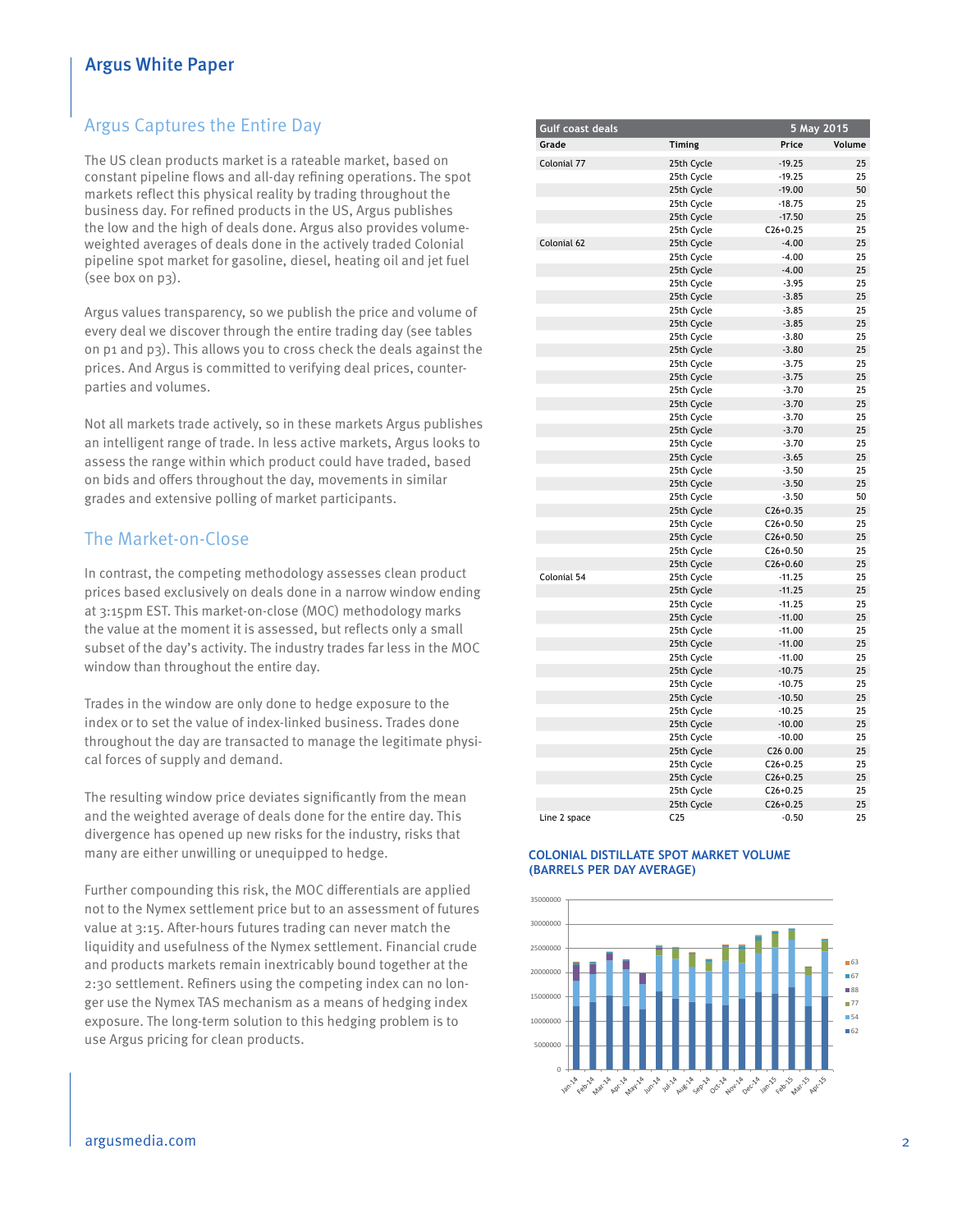#### The Argus Alternative **LA CARB ULSD cash a**<sup>1</sup>

Term contracts for both bulk and terminal-level supply were **210** originally signed on the assumption that the index reflected the aggregate of the entire day's trade and was based on the futures **200** settlement. Internal transfer prices were established on the understanding that the index reflected a fair average of the spot **190** volumes transacted by many counterparties in an open market. **hh hh**

Argus is now the source for this type of index. Switching to Argus is viewed by many not as switching, but simply going back to where they began.

US refiners are converting much of their business now to an Argus basis. US midstream and marketing firms are also diversifying their term contracts to include Argus. Many companies were already familiar with Argus prices since the European gasoline **220** market changed to Argus indexation after the introduction of MOC. Argus is the primary price index in the US domestic crude oil markets for grades such as LLS, WTS, and Mars. As a result, **200** the Argus Sour Crude Index<sup>™</sup> (ASCI<sup>™</sup>) was chosen by Middle East exporters to index sales to the US. **180**

Those interested in hedging with swaps also find that the entireday approach works best. The Nymex has listed several Argus Gulf **160** coast clean product swaps on ClearPort as a result of customer demand for these new instruments. **140**

Using Argus prices – which are based on millions of barrels traded per day – better serves the general interest of the refinery, the end-user and the risk manager. Using Argus puts you in the center of market liquidity. And liquidity matters.





| Atlantic coast deals |                 | 5 May 2015  |                     |
|----------------------|-----------------|-------------|---------------------|
| Grade                | <b>Timing</b>   | Price       | Volume              |
| RBOB <sub>F2</sub>   | 5 May           | $Jun+0.25$  | 50 KMI              |
|                      | 10 May          | Jun0.00     | 25 BPL              |
| <b>CBOB 9.0</b>      | 11-12 May       | Jun-15.45   | 25 BPL 141e         |
|                      | 10-15 May       | Jun-16.25   | 55 fob Philadelphia |
|                      | 12-13 May       | Jun-16.75   | 25 LPL 141L         |
|                      | 15-16 May       | Jun-16.75   | 30 LPL 142L         |
|                      | 15-16 May       | Jun-16.75   | 25 LPL 142L         |
| CBOB 7.8             | 14-15 May       | $Jun-10.00$ | 25 BPL 142e         |
| 87 conv M2           | C <sub>23</sub> | Jun-10.00   | 25 CPL              |
|                      |                 |             |                     |

| Midcontinent deals |               |             |              |
|--------------------|---------------|-------------|--------------|
| Grade              | <b>Timing</b> |             | Price Volume |
| Group Three V      | Prompt        | Jun-17.00   | 25           |
|                    | Prompt        | Jun-17.50   | 10           |
|                    | $20$ -May     | Any May0.00 | 25           |

| <b>West coast deals</b> |        |               |        |
|-------------------------|--------|---------------|--------|
| Grade                   | Timing | Price         | Volume |
| LA 84 Carbob            | May    | Jun+29.00     | 25     |
|                         | May    | Jun+30.00     | 25     |
|                         | May    | Jun+30.00     | 25     |
|                         | May    | $Jun+30.00$   | 25     |
|                         | May    | Jun+30.00     | 25     |
|                         | May    | Jun+30.00     | 25     |
|                         | May    | Jun+31.00     | 25     |
|                         | May    | $Jun + 32.00$ | 25     |
|                         | May    | Jun+32.00     | 25     |
|                         | May    | Jun+35.00     | 25     |
|                         | May    | Jun+35.00     | 25     |
|                         | May    | Jun+38.00     | 25     |
|                         | May    | Jun+45.00     | 25     |
|                         | May    | Jun+48.00     | 25     |
|                         | May    | Jun+50.00     | 25     |
|                         | Jun    | $Jul+21.00$   | 25     |
|                         | Jun    | Jul+21.00     | 25     |
|                         | Jun    | Jul+22.50     | 25     |
|                         | Jun    | Jul+23.00     | 25     |
|                         | Jun    | Jul+23.00     | 25     |
|                         | Jun    | Jul+24.00     | 25     |
|                         | Jun    | Jul+24.50     | 25     |
|                         | Jun    | Jul+24.50     | 25     |
| Portland 84 Conv        | May    | Jun+23.00     | 20     |

#### Argus Volume-Weighted Averages

Argus publishes volume-weighted averages of prompt cycle deals done for the following Colonial pipeline grades:

- 87 M grade Gasoline (lowest RVP)
- 87 M grade 9 RVP Gasoline (summer supplemental)
- Ultra Low Sulphur Diesel 61 grade
- Heating Oil 88 grade
- $\bullet$  Jet Fuel 54 grade